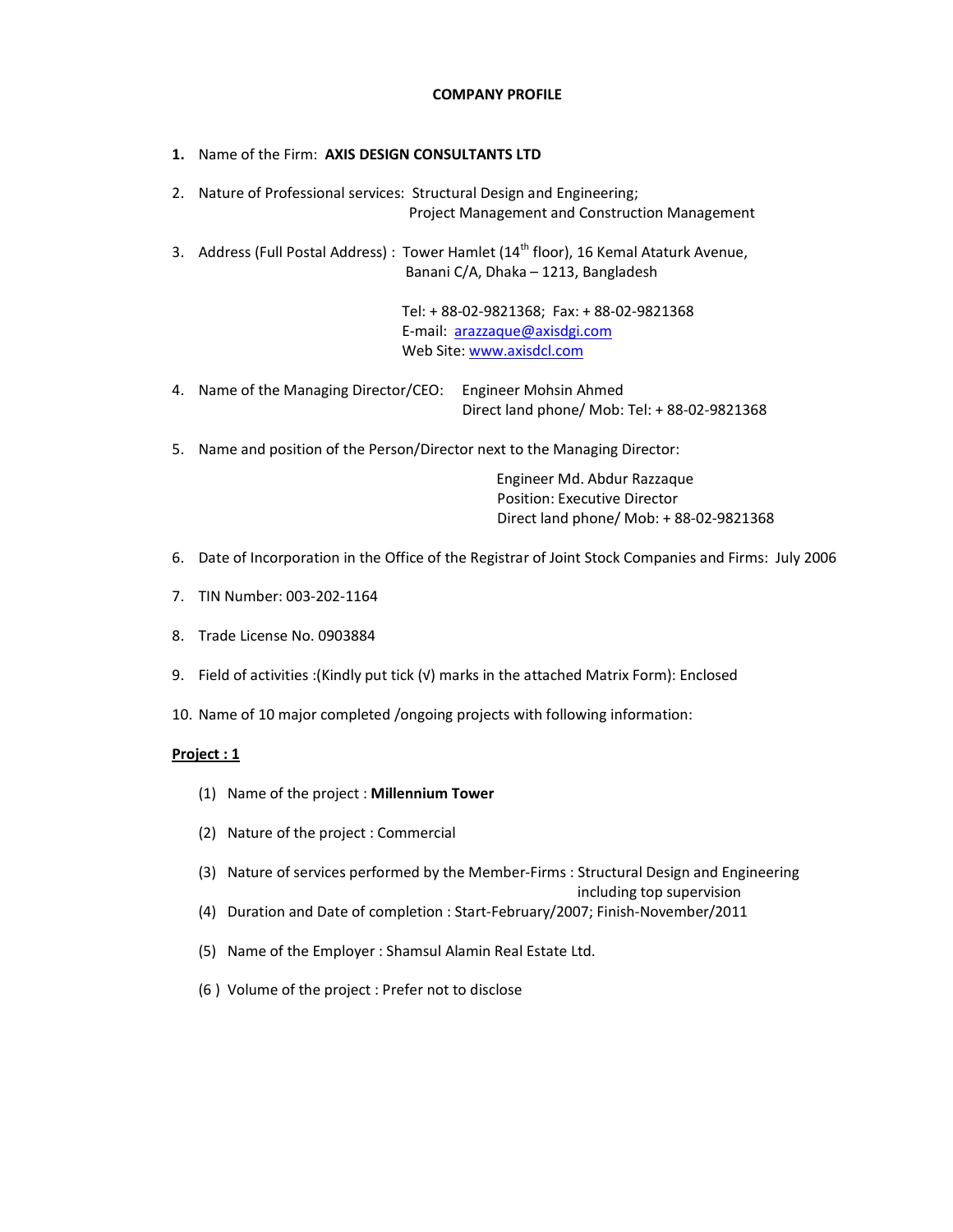## Project : 2

- (1) Name of the project : Al Amin Splendor Exclusive Homes
- (2) Nature of the project : Residential
- (3) Nature of services performed by the Member-Firms : Structural Design and Engineering
- including top supervision
- (4) Duration and Date of completion : Start-August/2007; Finish-September/2012
- (5) Name of the Employer : Shamsul Alamin Real Estate Ltd.
- (6 ) Volume of the project : Prefer not to disclose

#### Project : 3

- (1) Name of the project : Shahed's Home
- (2) Nature of the project : Residential
- (3) Nature of services performed by the Member-Firms : Structural Design and Engineering
- including top supervision (4) Duration and Date of completion: Start-February/2009; Finish-March/2011
- 
- (5) Name of the Employer : Grayscale
- (6 ) Volume of the project : Prefer not to disclose

## Project : 4

- (1) Name of the project : Premier University
- (2) Nature of the project : Education / Institutional
- (3) Nature of services performed by the Member-Firms : Structural Design and Engineering
	- including top supervision
- (4) Duration and Date of completion: Start-February/2010; Finish-March/2011
- (5) Name of the Employer : FIALKA
- (6 ) Volume of the project : Prefer not to disclose

#### Project : 5

- (1) Name of the project : Land Reclamation
- (2) Nature of the project : Infrastructure
- (3) Nature of services performed by the Member-Firms : Structural Design and Engineering

including top supervision

- (4) Duration and Date of completion: Start-January/2009; Finish-July/2009
- (5) Name of the Employer : 4H Printing & Dyeing Ltd.
- (6 ) Volume of the project : Prefer not to disclose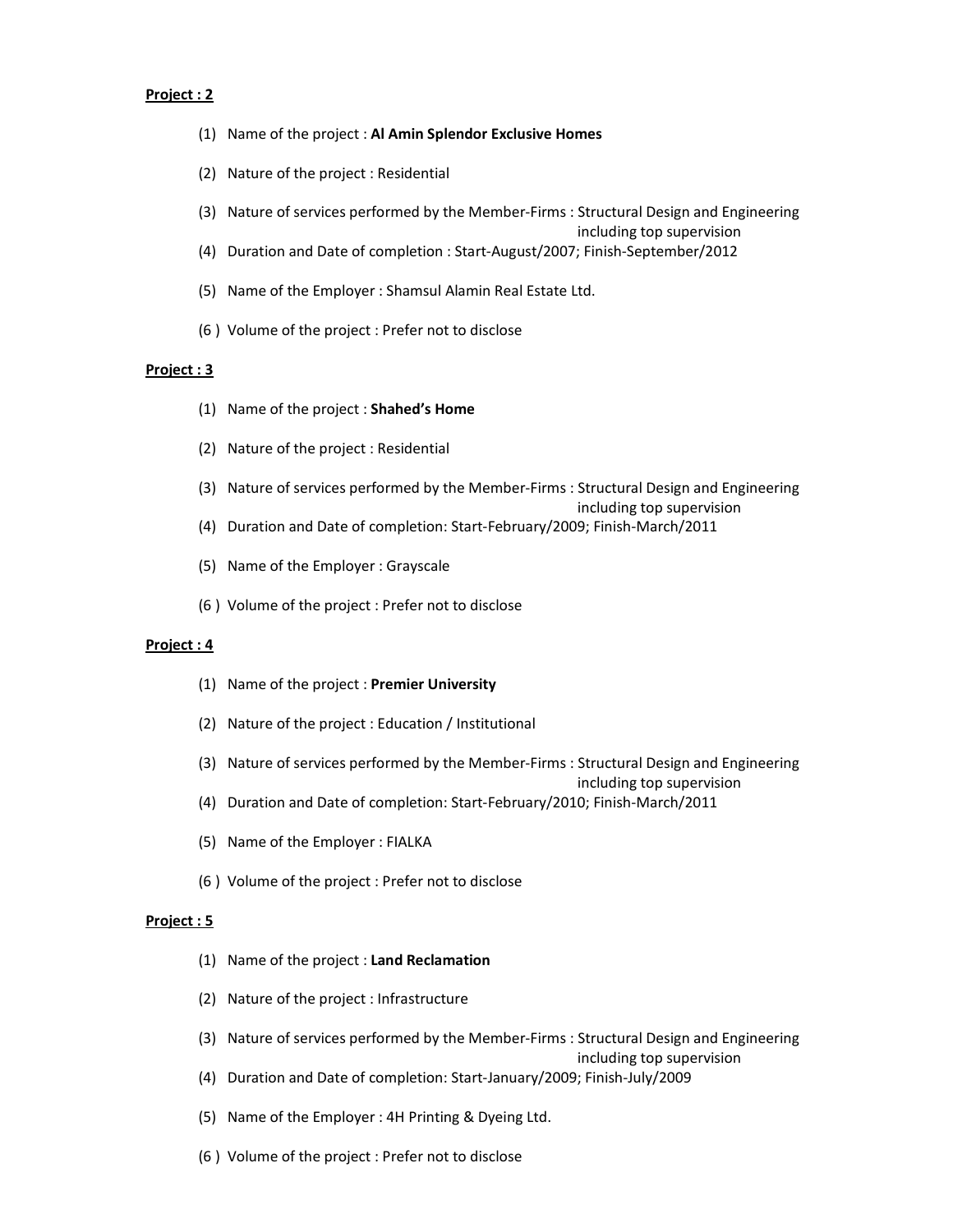## Project : 6

- (1) Name of the project : Mausoleum
- (2) Nature of the project : Religious
- (3) Nature of services performed by the Member-Firms : Structural Design and Engineering

including top supervision

- (4) Duration and Date of completion: Start-April/2009; Finish-July/2011
- (5) Name of the Employer : Dholai Shahi Darbar
- (6 ) Volume of the project : Prefer not to disclose

#### Project : 7

- (1) Name of the project : Factory Complex of 4H Printing and Dyeing Ltd. including buildings, ETP, WTP, internal road, drainage system etc.
- (2) Nature of the project : Industrial
- (3) Nature of services performed by the Member-Firms : Structural Design and Engineering
- including top supervision
- (4) Duration and Date of completion: Start-June/2009; Finish-On going
- (5) Name of the Employer : 4H Printing & Dyeing Ltd.
- (6 ) Volume of the project : Prefer not to disclose

## Project : 8

- (1) Name of the project : Protection against Landslide
- (2) Nature of the project : Infrastructure
- (3) Nature of services performed by the Member-Firms : Structural Design and Engineering

including top supervision

- (4) Duration and Date of completion: Start-July/2007; Finish- September/2007
- (5) Name of the Employer : Medecins Sans Frontieres (MSF)
- (6 ) Volume of the project : Prefer not to disclose

#### Project : 9

- (1) Name of the project : Factory Building
- (2) Nature of the project : Industrial
- (3) Nature of services performed by the Member-Firms : Structural Design and Engineering

including top supervision

- (4) Duration and Date of completion: Start-September/2009; Finish- On going
- (5) Name of the Employer : Golden Son Ltd.
- (6 ) Volume of the project : Prefer not to disclose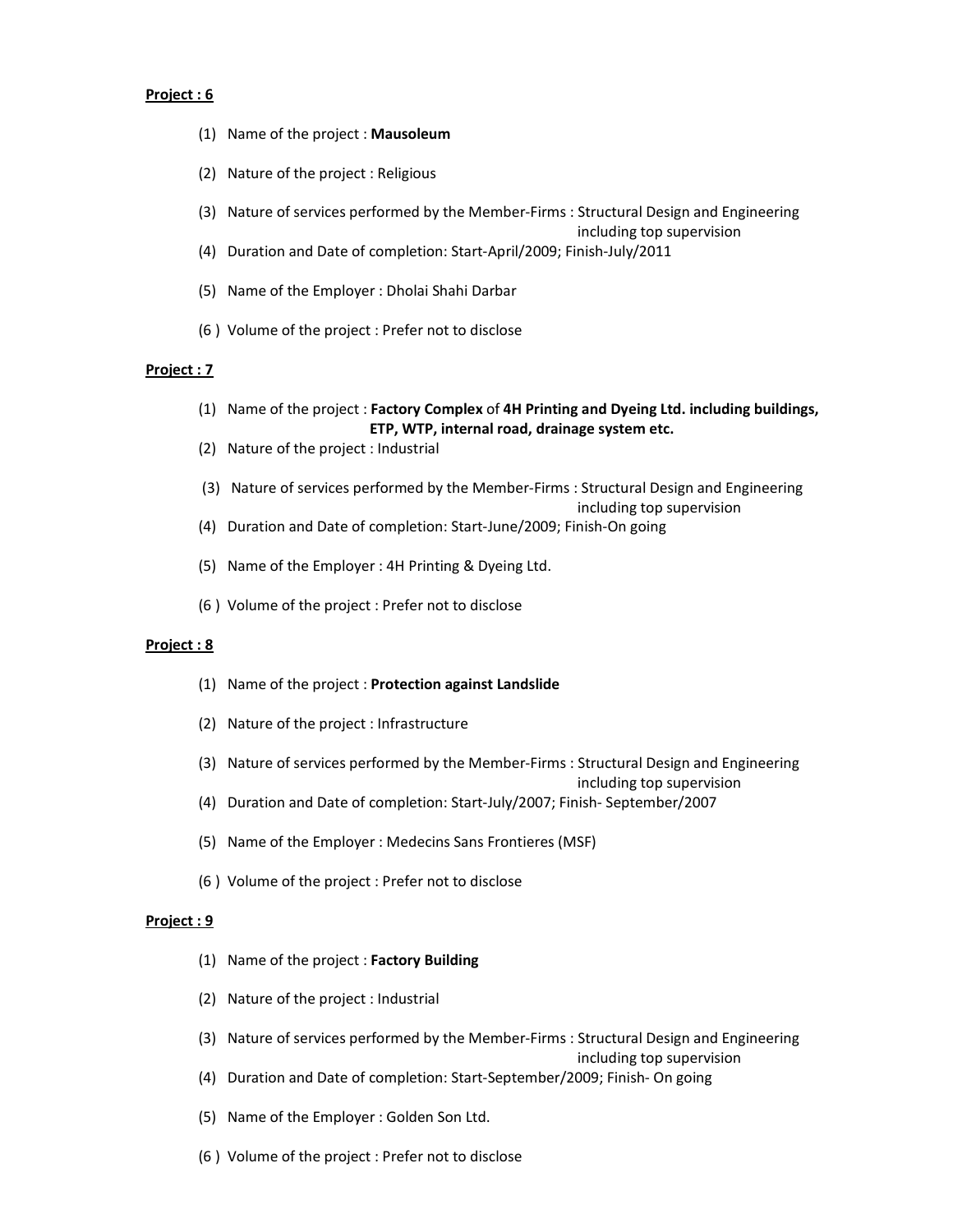# Project : 10

- (1) Name of the project : Franco German Embassy
- (2) Nature of the project : Embassy Office Building
- (3) Nature of services performed by the Member-Firms : Structural Design and Engineering

including top supervision

- (4) Duration and Date of completion: Start-September/2010; Finish- On going
- (5) Name of the Employer : Synthesis Architects
- (6 ) Volume of the project : Prefer not to disclose

\* You may use additional papers, if required.